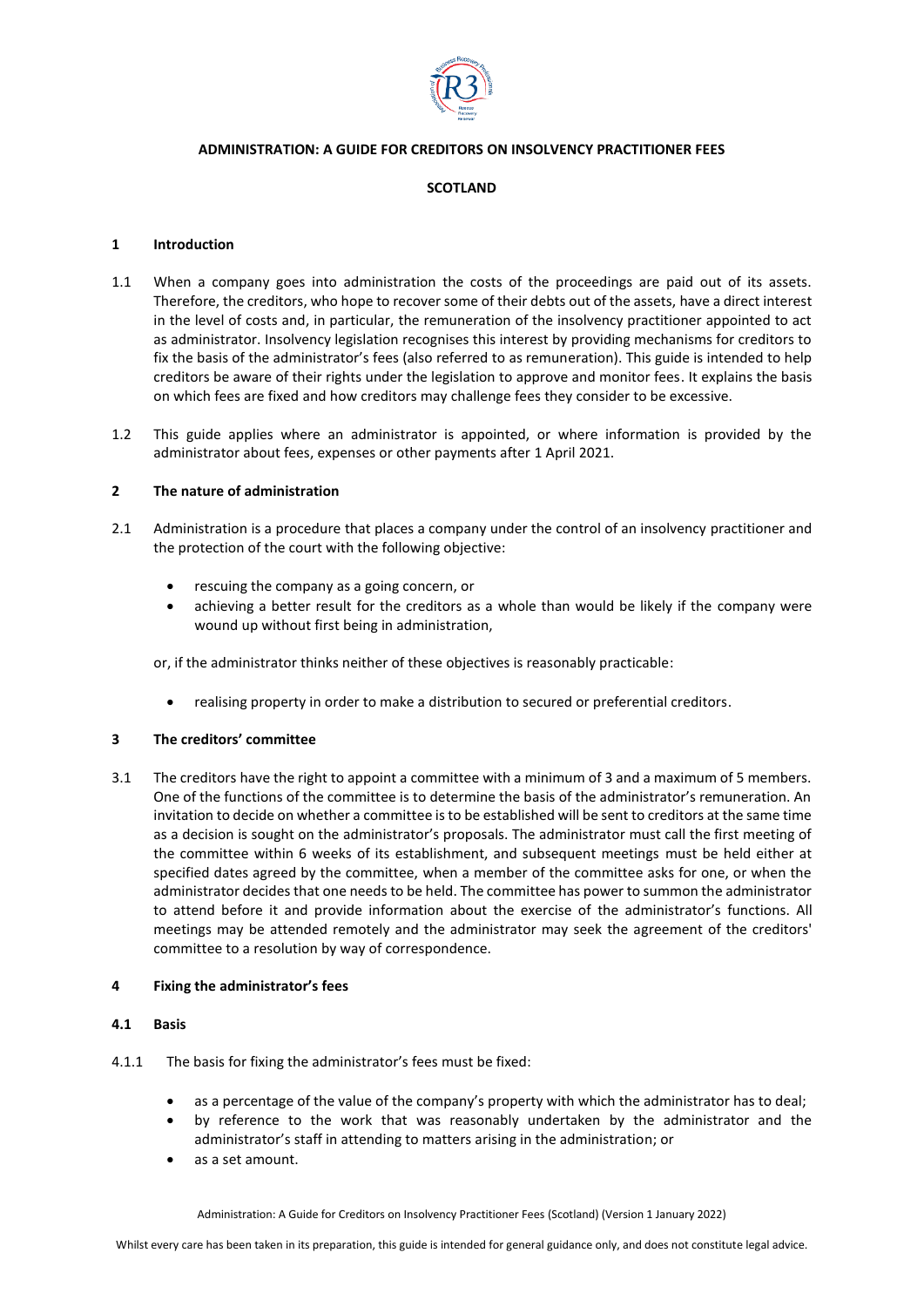

4.1.2 Any combination of these bases may be used to fix the fees, and different bases may be used for different things done by the administrator. Where the fee is fixed as a percentage, different percentages may be used for different things done by the administrator.

### **4.2 Who fixes the fee?**

- 4.2.1 It is for the creditors' committee (if there is one) to fix the administrator's remuneration and approve outlays (expenses).
- 4.2.2 In arriving at its decision the committee may wish to have regard to the following matters:
	- the complexity (or otherwise) of the case;
	- any responsibility of an exceptional kind or degree that falls on the administrator;
	- the effectiveness with which the administrator appears to be carrying out, or to have carried out, the administrator's duties;
	- the value and nature of the property with which the administrator has to deal.
- 4.2.3 If there is no creditors' committee, or the committee does not make the requisite determination, the administrator's fee may be fixed by a decision of the creditors by a decision procedure, having regard to the same matters as apply in the case of the committee. If the fee is not fixed in any of these ways, it will be fixed by the court following an application by the administrator, but the administrator may not make such an application without first having tried to get the fees fixed by the committee or creditors as described above.
- 4.2.4 There are special rules about creditors' decisions in cases where the administrator has stated in the statement of proposals that the company has insufficient property to enable a distribution to be made to unsecured creditors except out of the prescribed part that may have to be set aside out of floating charge assets.
- 4.2.5 In such circumstances, if there is no creditors' committee, or the committee does not make the requisite determination, the basis of the administrator's fees may be fixed by –
	- the approval of each of the secured creditors of the company; or
	- if the administrator has made or intends to make a distribution to preferential creditors  $$ 
		- o the approval of each of the secured creditors of the company; and
		- o a decision of the preferential creditors in a decision procedure.
- 4.2.6 See [Appendix 1](#page-5-0) for an overview of the remuneration approval process.

#### **5 Approval of pre-administration costs**

- 5.1 Sometimes the administrator may need to seek approval for the payment of costs in connection with preparatory work incurred before the company went into administration, but which remain unpaid. Such costs may relate to work done either by the administrator or by another insolvency practitioner. Disclosure of such costs must be included in the administrator's proposals.
- 5.2 Where there is a creditors' committee, it is for the committee to determine whether, and to what extent, such costs should be approved for payment. If there is no committee or the committee does not make the necessary determination, or if it does but the administrator, or other insolvency practitioner who has incurred pre-administration costs, considers the amount agreed to be insufficient, approval may be given by creditors via a decision procedure. The determination may be made by the same creditors as approve the administrator's fees, as set out at paragraph 4.2.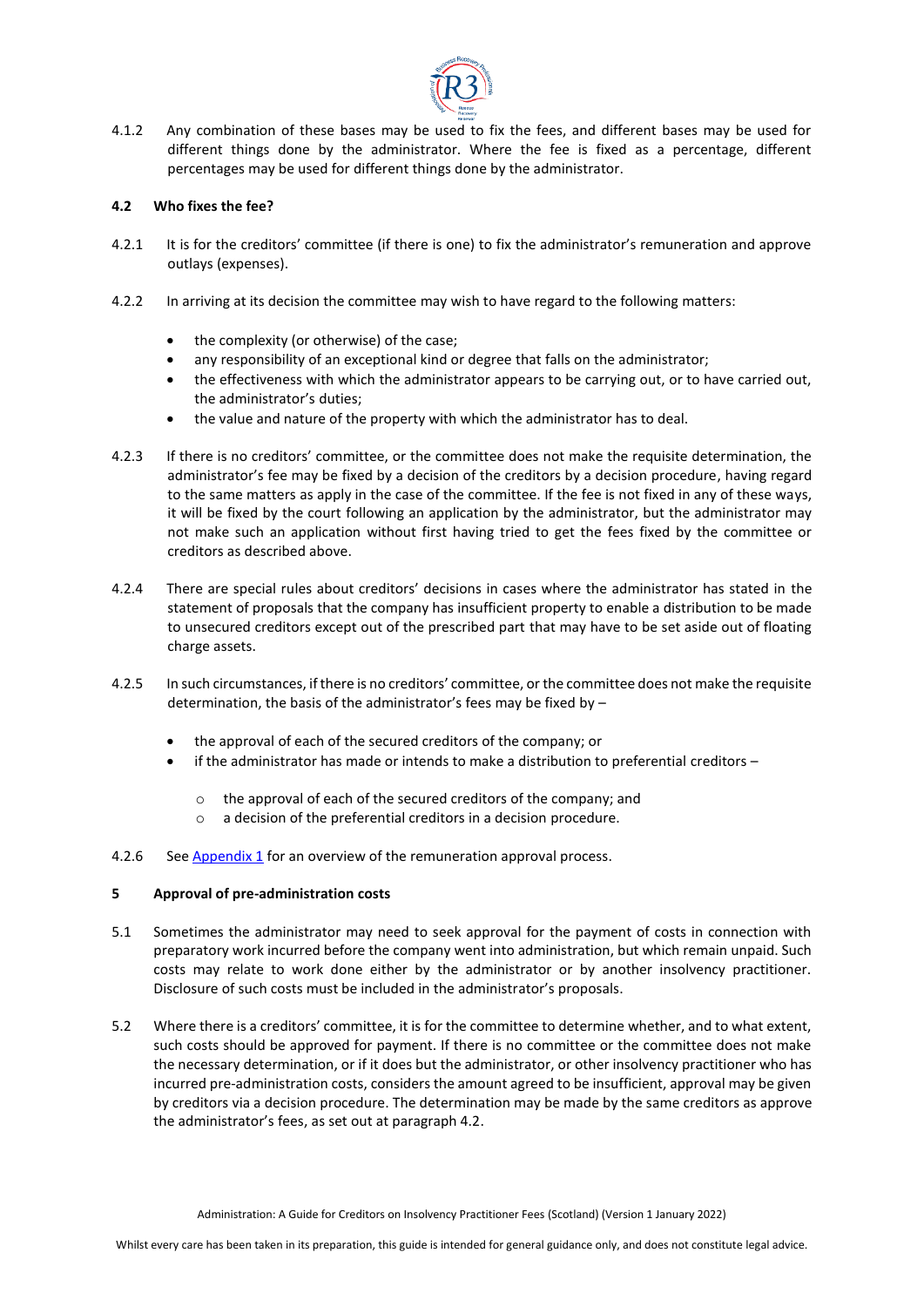

5.3 The administrator must convene a meeting of the committee or seek a decision of the creditors by a decision procedure for the purposes of approving the payment of pre-administration costs if requested to do so by another insolvency practitioner who has incurred such costs. If there is no determination under these provisions, or if there is but the administrator or other insolvency practitioner considers the amount agreed to be insufficient, the administrator may apply to the court for a determination.

### **6 What Information should be provided by the administrator?**

### **6.1 General principles**

- 6.1.1 The administrator should provide those responsible for approving payments from an estate with sufficient information to enable them to make an informed judgement about the reasonableness of the administrator's requests. The information should be presented in a manner that is transparent, consistent throughout the life of the appointment and useful to creditors and other interested parties, while being proportionate to the circumstances of the appointment.
- 6.1.2 The administrator should disclose:
	- all payments, arising from the administration appointment to the administrator or the administrator's associates;
	- the form and nature of any professional or personal relationships between the administrator and the administrator's associates
- 6.1.3 The administrator should inform creditors and other interested parties of their rights under insolvency legislation. Creditors should be advised how they may access suitable information setting out their rights within the first communication with them and in each subsequent report.
- 6.1.4 Where the administrator sub-contracts work that could otherwise be carried out by the administrator or the administrator's staff, this should be drawn to the attention of creditors with an explanation of why it is being done.

# **6.2 Key issues**

- 6.2.1 The key issues of concern to creditors and other interested parties will commonly be:
	- the work the administrator anticipates will be done and why that work is necessary;
	- the anticipated payment for that work;
	- whether it is anticipated that the work will provide a financial benefit to creditors, and if so what anticipated benefit (or if the work provides no direct financial benefit, but is required by statute);
	- the work actually done and why that work was necessary;
	- the actual payment for the work;
	- whether the work has provided a financial benefit to creditors, and if so what benefit (or if the work provided no direct financial benefit but was required by statute).
- 6.2.2 When providing information about payments from the administration, the administrator should do so in a way that clearly explains the key issues. Narrative explanations should be provided to support any numerical information supplied. Such an approach allows creditors and other interested parties to better recognise the nature of the administrator's role and the work the administrator intends to undertake, or has undertaken, in accordance with the key issues.
- 6.2.3 When approval for a fixed amount or a percentage basis is sought, the administrator should explain why the basis requested is expected to produce a fair and reasonable reflection of the work that the administrator anticipates will be undertaken.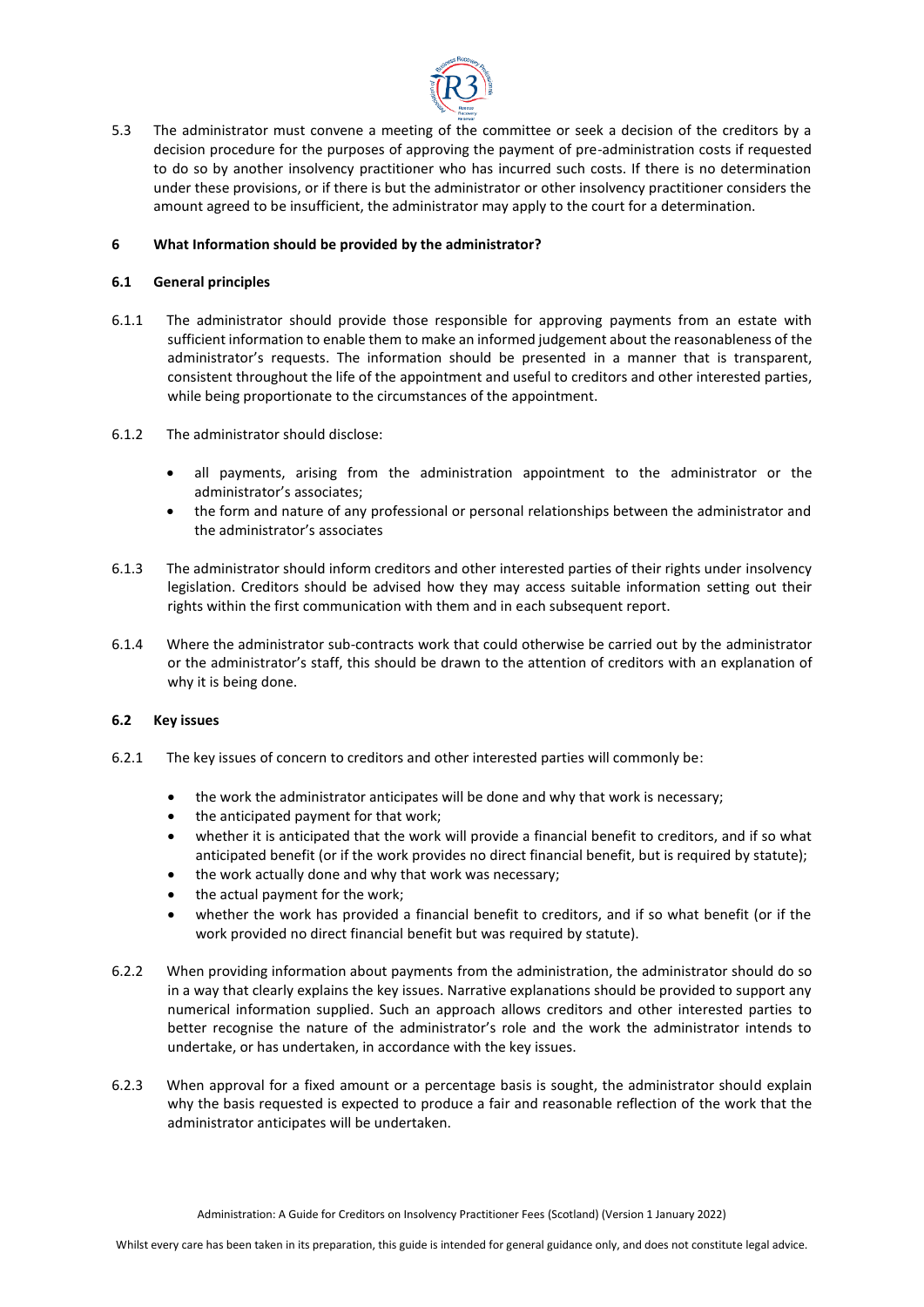

### **6.3 Expenses**

- 6.3.1 Expenses are any payments from the estate that are neither the administrator's remuneration nor a distribution to a creditor or a member. Expenses also includes disbursements. Disbursements are payments which are first met by the administrator, and then reimbursed to, the administrator from the estate.
- 6.3.2 Expenses are divided into those that do not need approval before they are charged to the estate (category 1) and those that do (category 2).
	- Category 1 expenses: These are payments to persons providing the service to which the expense relates who are not an associate of the administrator. Category 1 expenses can be paid without prior approval.
	- Category 2 expenses: These are payments to associates. or which have an element of shared costs. Before being paid, category 2 expenses require approval in the same manner as the administrator's remuneration. Category 2 expenses require approval whether paid directly from the estate or as a disbursement.

When seeking approval of category 2 expenses, the administrator should explain for each expense the basis on which the expense is being charged to the estate.

- 6.3.3 Any shared or allocated payments incurred by the administrator or the administrator's firm are to be treated as category 2 expenses and approval sought before payment. This is irrespective of whether the payment is being made to an associate because the administrator will be deciding how the expenses are being shared or allocated between insolvency appointments. Requiring approval of these payments enables those who are approving the expenses to confirm that the approach being taken by the administrator is reasonable.
- 6.3.4 If the administrator has obtained approval for the basis of category 2 expenses, that basis may continue to be used in a sequential appointment where further approval of the basis of remuneration is not required, or where the administrator is replaced.
- 6.3.5 The following are not permissible as either remuneration or an expense:
	- an expense or any other charge calculated as a percentage of remuneration;
	- an administration fee or charge additional to the administrator's remuneration;
	- the recovery of any overheads other than those absorbed in the charge out rates.

# **7 Progress reports and requests for further information**

- 7.1 The administrator is generally required to send a progress report to creditors at 6-monthly intervals (unless the administration accounting periods, to which progress reports are linked, have been altered by approval of the creditors' committee or, where there is no creditors' committee, the court).
- 7.2 In addition to the items discussed above the report must include:
	- details of progress during the period of the report, including a summary of the receipts and payments during the period stating what assets of the company have been realised,
	- for what value, and what payments have been made to creditors.
	- details of what assets remain to be realised
- 7.3 Where the administrator has not submitted a fee for approval in respect of an accounting period, or has submitted a fee that has yet to be approved, the progress report must include an estimate of the remuneration due to the administrator during the accounting period together with the basis or bases set on which the estimate is based.

Administration: A Guide for Creditors on Insolvency Practitioner Fees (Scotland) (Version 1 January 2022)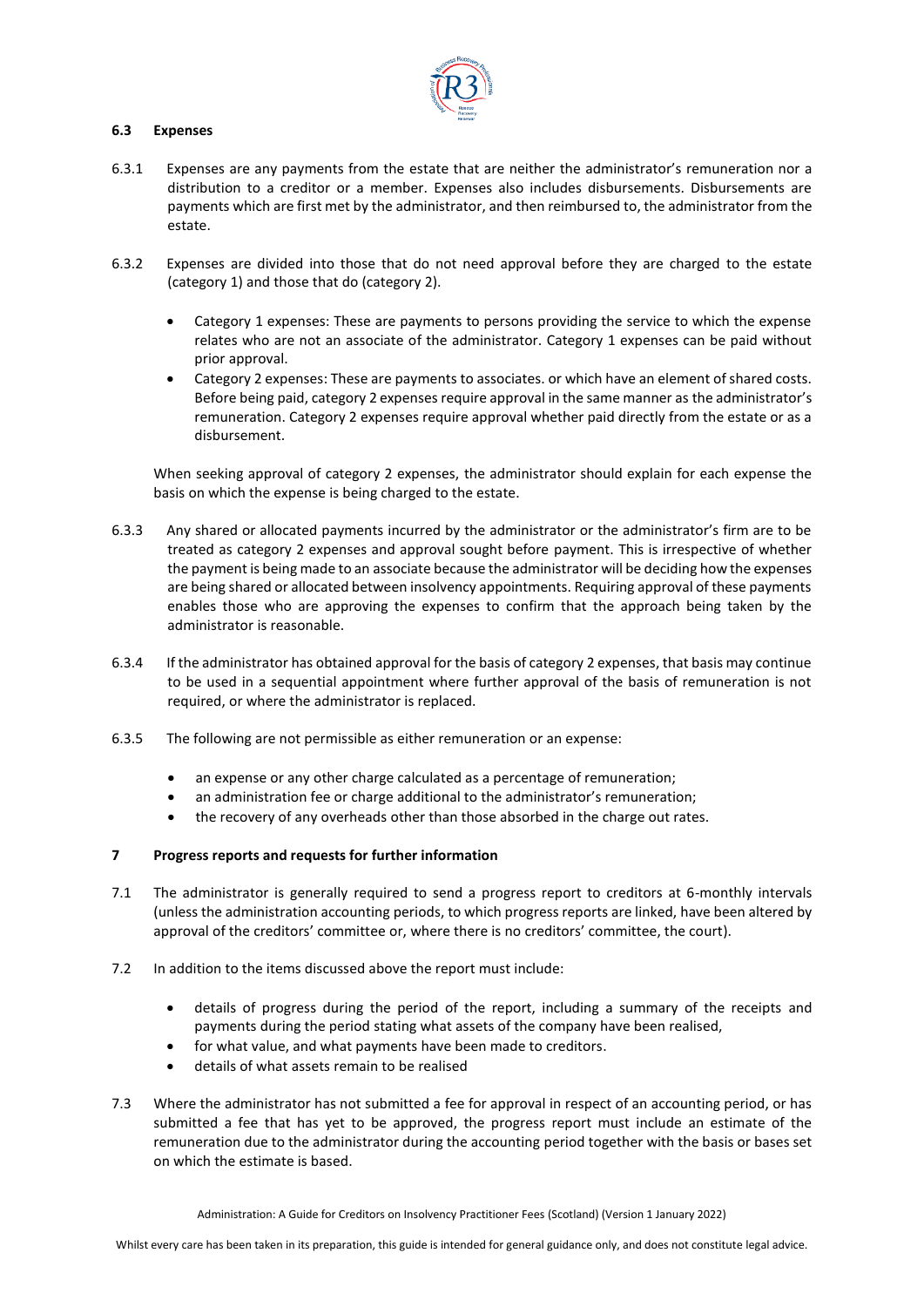

# **8 What if a creditor is dissatisfied?**

- 8.1 If the administrator's fees have been fixed by the creditors' committee or by the creditors and a creditor believes that the administrator's fees or expenses are, in all the circumstances, excessive then, provided certain conditions are met, an application may be made to the court.
- 8.2 Application may be made to the court by any creditor or creditors of the company representing in value at least 25% of the creditors. Any such application must be made not later than 8 weeks after the end of an accounting period.
- 8.3 If the court considers the application well founded, it may order fixing the fees at a reduced amount or rate. The court may order the costs of the application to be paid as an expense of the administration.

# **9 What if the administrator is dissatisfied?**

9.1 If the administrator considers that the fees fixed by the by the creditors' committee, or by decision of the creditors, is insufficient or that the basis used to fix the fees is inappropriate, an application may be made to the court for the amount or rate to be increased or the basis changed. If the administrator decides to apply to the court, 14 days' notice must be given to the members of the creditors' committee and the committee may nominate one or more of its members to appear or be represented on the application. If there is no committee, the administrator's notice of an application must be sent to such of the company's creditors as the court may direct, and they may nominate one or more of their number to appear or be represented. The court may order the costs of the application to be paid as an expense of the administration.

#### **10 Other matters relating to fees**

- 10.1 Where there are joint administrators it is for them to agree between themselves how the fee payable should be apportioned. Any dispute arising between them may be referred to the court, the creditors' committee or a decision of creditors.
- 10.2 If a new administrator is appointed in place of another, any decision, determination, resolution or court order that was in effect immediately before the replacement continues to have effect in relation to the remuneration of the new administrator until a further decision, determination, resolution or court order is made.
- 10.3 Where the basis of the fee is a set amount, and the administrator ceases to act before the time has elapsed or the work has been completed for which the amount was set, application may be made for a determination of the amount that should be paid to the outgoing administrator. The application must be made to the same body as approved the fees. Where the outgoing administrator and the incoming administrator are from the same firm, they will usually agree the apportionment between them.

# *Whilst every care has been taken in its preparation, this guide is intended for general guidance only, and does not constitute legal advice.*